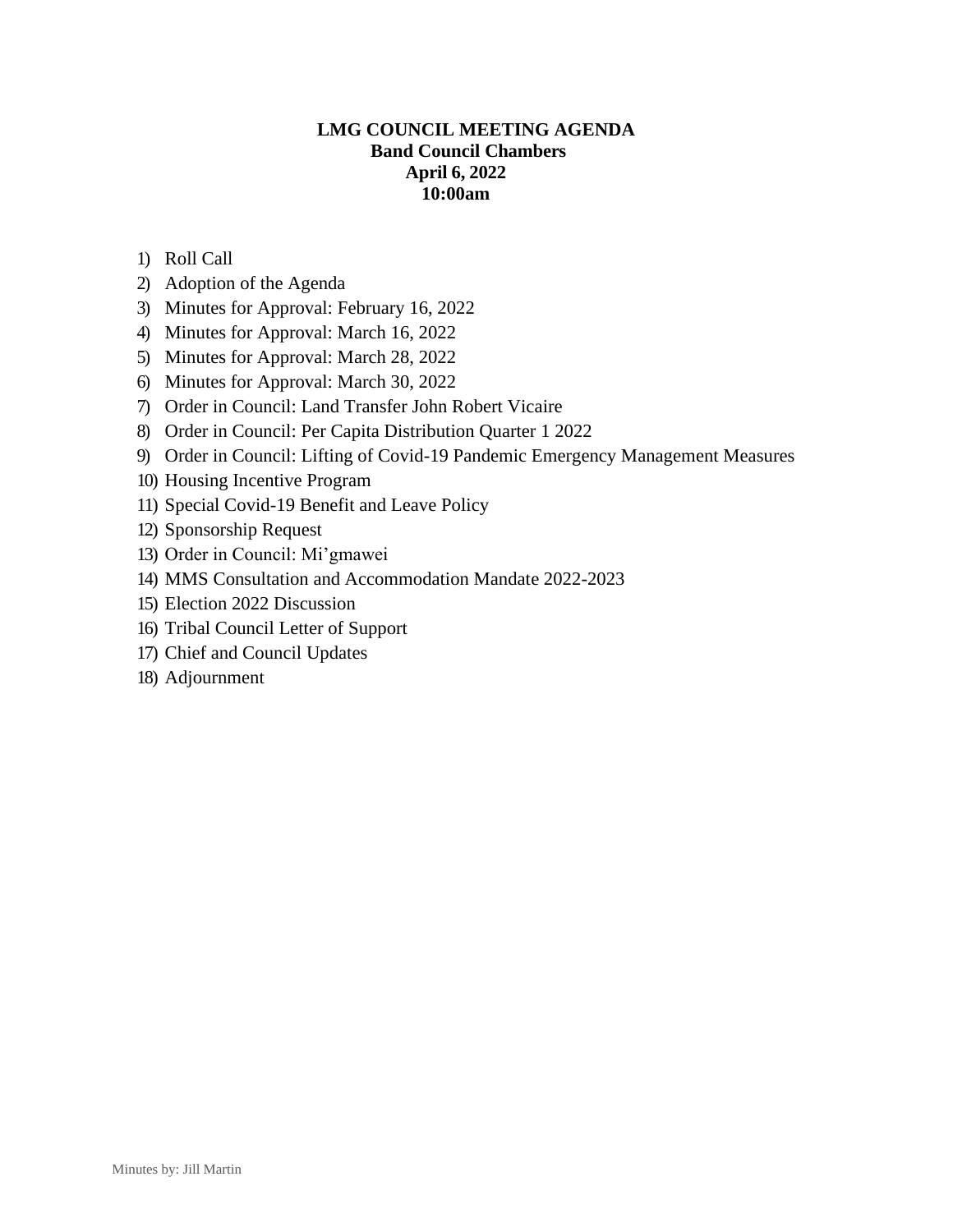# **1. Roll Call**

# **LMG COUNCIL ATTENDEES:**

Chief Darcy Gray Councillor Ali Barnaby Councillor Annette Barnaby Councillor Brian Caplin Jr. Councillor Chad Gedeon Councillor Gordon Isaac Jr. Councillor Dr. Cathy Martin Councillor George Martin Councillor Kevin Methot Councillor Sky Metallic Councillor Wendell Metallic Councillor Alexander Morrison Councillor Sheila Swasson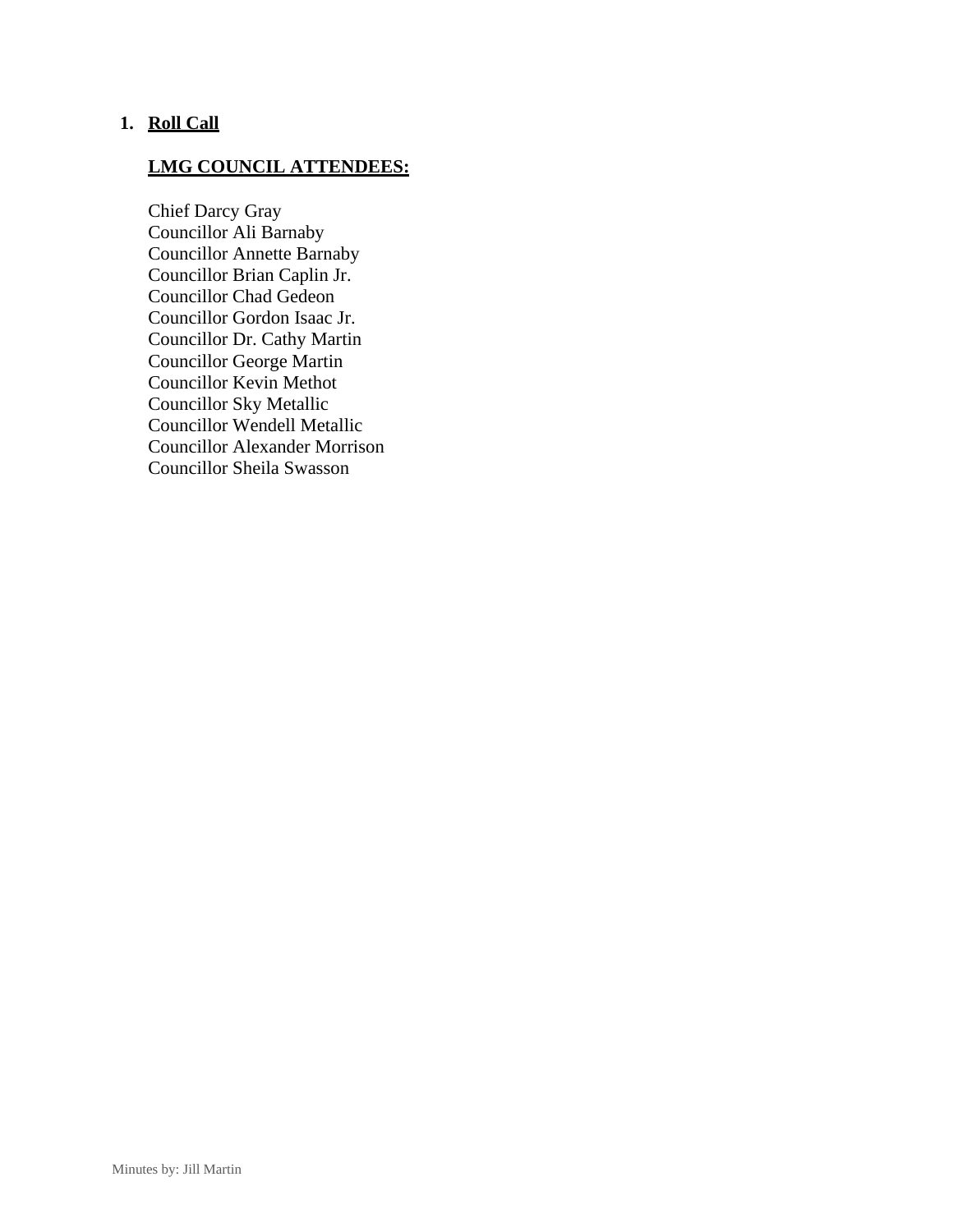# **2. Agenda Review**

Chief and Council made a motion to approve the Agenda for April 6, 2022.

Moved: Councillor Chad Gedeon Second: Councillor Kevin Methot Passed

## **3. Minutes for Approval February 16, 2022**

Chief and Council made a motion to approve the Minutes from February 16, 2022.

Moved: Councillor Sky Metallic Second: Councillor Chad Gedeon Abstain: Councillor Annette Barnaby Passed

#### **4. Minutes for Approval March 16, 2022**

Chief and Council made a motion to approve the Minutes from March 16, 2022.

Moved: Councillor Wendell Metallic Second: Councillor Annette Barnaby Abstain: Councillor Chad Gedeon Passed

## **5. Minutes for Approval March 28, 2022**

Minutes for March 28, 2022, were tabled.

#### **6. Minutes for Approval March 30, 2022**

Chief and Council made a motion to approve the Minutes from March 30, 2022.

Moved: Councillor Ali Barnaby Second: Councillor Annette Barnaby Abstain: Councillor Dr. Cathy Martin Passed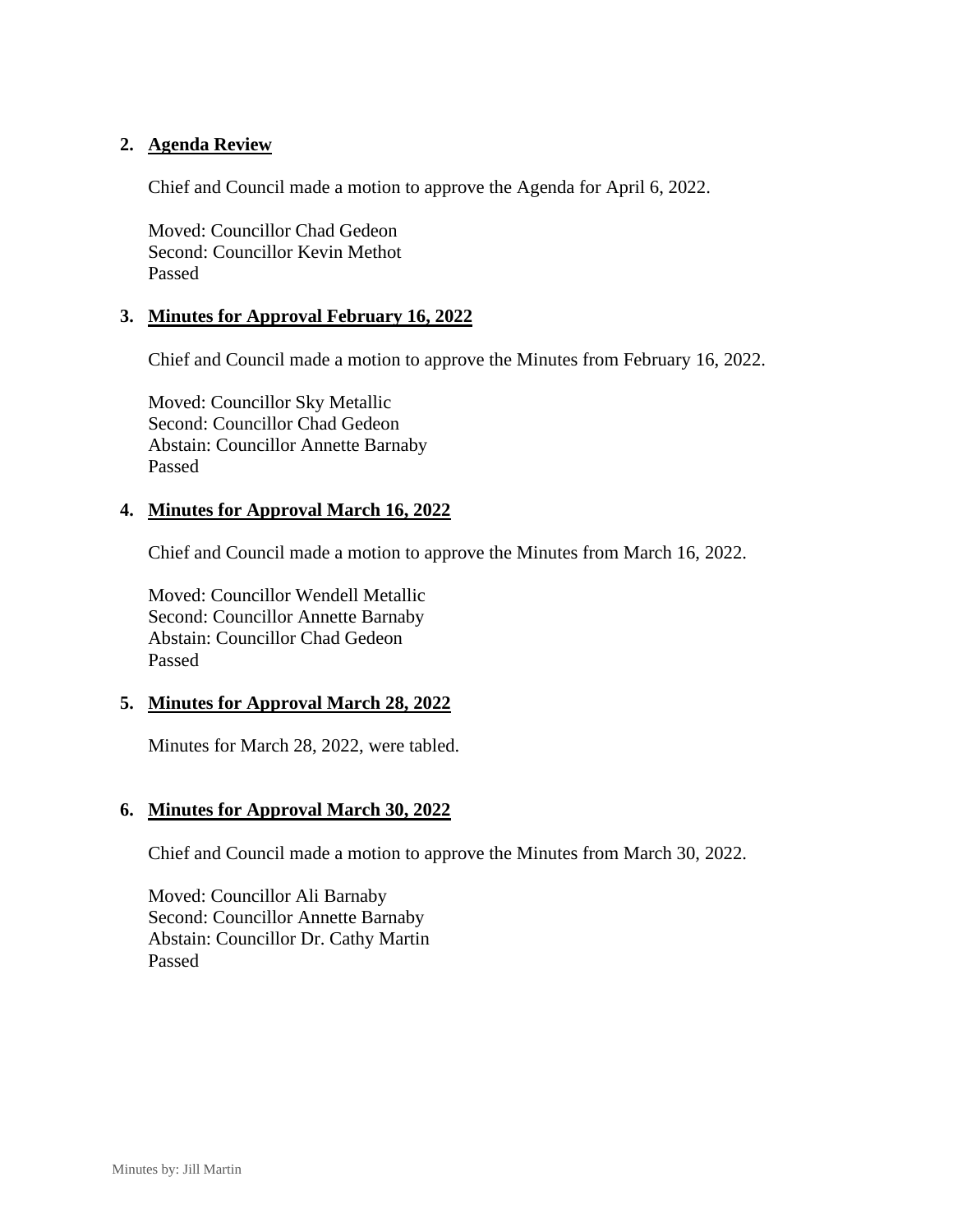# **7. Order in Council: Land Transfer John Robert Vicaire**

Chief and Council made a motion to approve the Order in Council: Land Transfer John Robert Vicaire who completed their housing financial obligations.

Moved: Councillor Chad Gedeon Second: Councillor Annette Barnaby Passed

## **8. Order in Council: Per Capita Distribution Quarter 1 2022**

Chief and Council made a motion to approve the Order in Council: Per Capita Distribution Quarter 1 2022.

Moved: Councillor Alexander Morrison Second: Councillor Wendell Metallic Passed

#### **9. Order in Council: Lifting of Covid-19 Pandemic Emergency Management Measures**

Chief and Council made a motion to approve the Order in Council: Lifting of Covid-19 Pandemic Emergency Management Measures—ending the State of Emergency.

Moved: Councillor Alexander Morrison Second: Councillor Chad Gedeon Passed

## **10. Housing Incentive Program**

Chief and Councillor made a motion to approve Reagan Metallic and Chad Isaac Housing Incentive as first-time homeowners in accordance to the LMG Housing Policy.

Moved: Councillor Alexander Morrison Second: Councillor Annette Barnaby Passed

#### **11. Special Covid-19 Leave and Benefit Policy**

Chief and Council made a motion to approve the Special Covid-19 Leave and Benefit Policy with the recommended changes.

Moved: Councillor Kevin Methot Second: Councillor Alexander Morrison Passed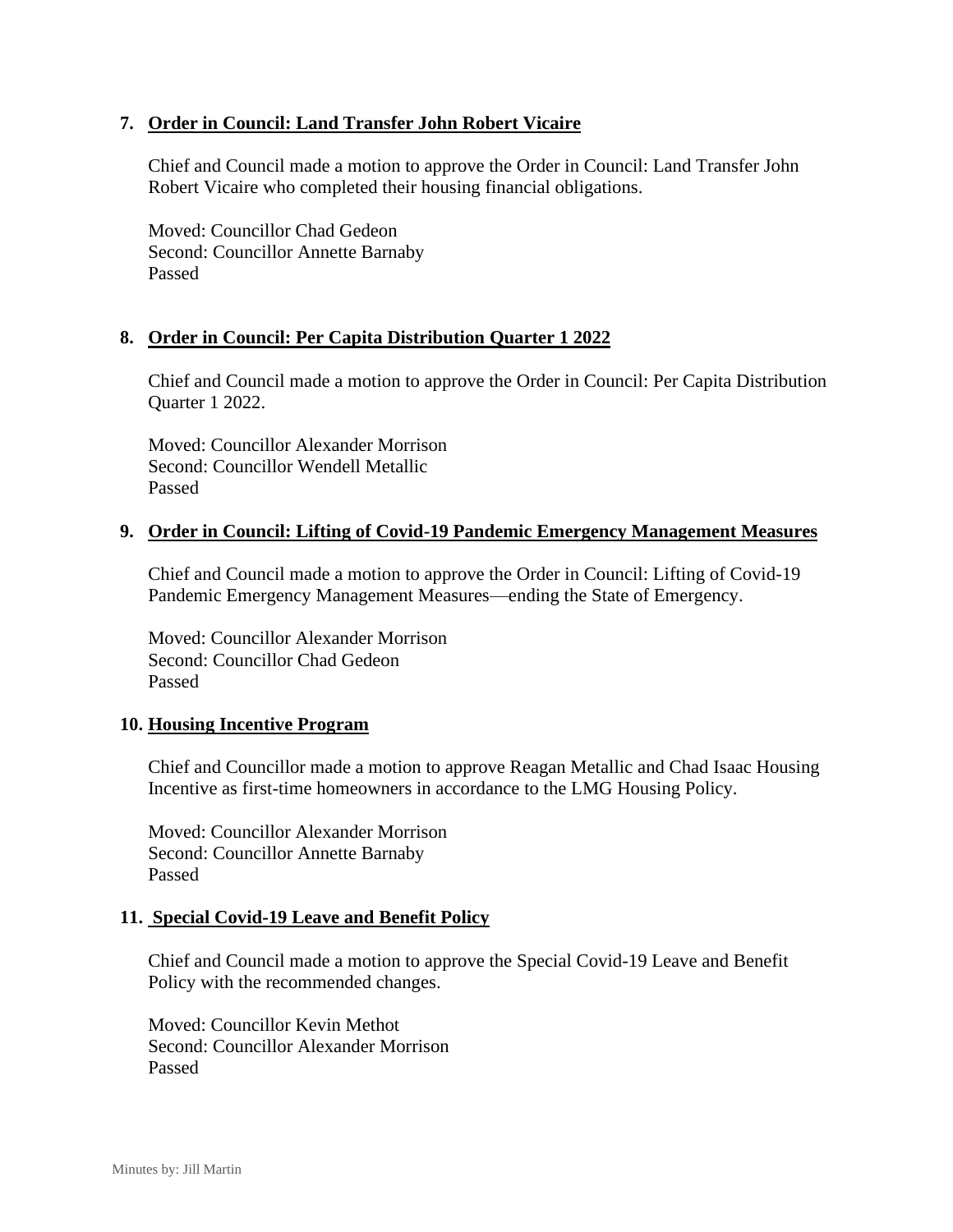# **12. Sponsorship Request**

Chief and Council had a discussion regarding Sponsorship and the creation of a sponsorship policy.

Chief and Council made a motion to approve a sponsorship reimbursement for up to \$1000.00 for the following individuals, upon receival of receipts.

Luke Morrison- Wally Bernards Memorial Hockey Tournament Denise Jacques- Harmony Isaac- Gedeon Spring Champ Competition Tayla Larocque- U16 Basketball Jeremy Metallic- Kale Metallic AA Bantam Vikings Hockey Derek Barnaby- NB Provincial U18 Hockey Finals Ala'suinu Barnaby

Moved: Councillor Annette Barnaby Second: Councillor Kevin Methot Passed

# **13. Order in Council: Mgnigng Elder's Circle (MEC) Listuguj Representatives**

Chief and Council made a motion to approve the Order in Council: Mgnigng Elder's Circle (MEC) Listuguj Representatives adding Denis Gedeon.

Moved: Councillor Dr. Cathy Martin Second: Councillor Alexander Morrison Passed

## **14. MMS Consultation and Accommodations Mandate 2022-2023**

Chief and Council made a motion to approve the Order in Council: MMS Consultation and Accommodations Mandate 2022-2023 moving the MMS Consultation and Accommodations Mandate 2022-2023.

Moved: Councillor Chad Gedeon Second: Councillor Sky Metallic Passed

## **15. Election 2022**

Chief and Council had a discussion regarding Election Process. Election 2022 will take place November 2022.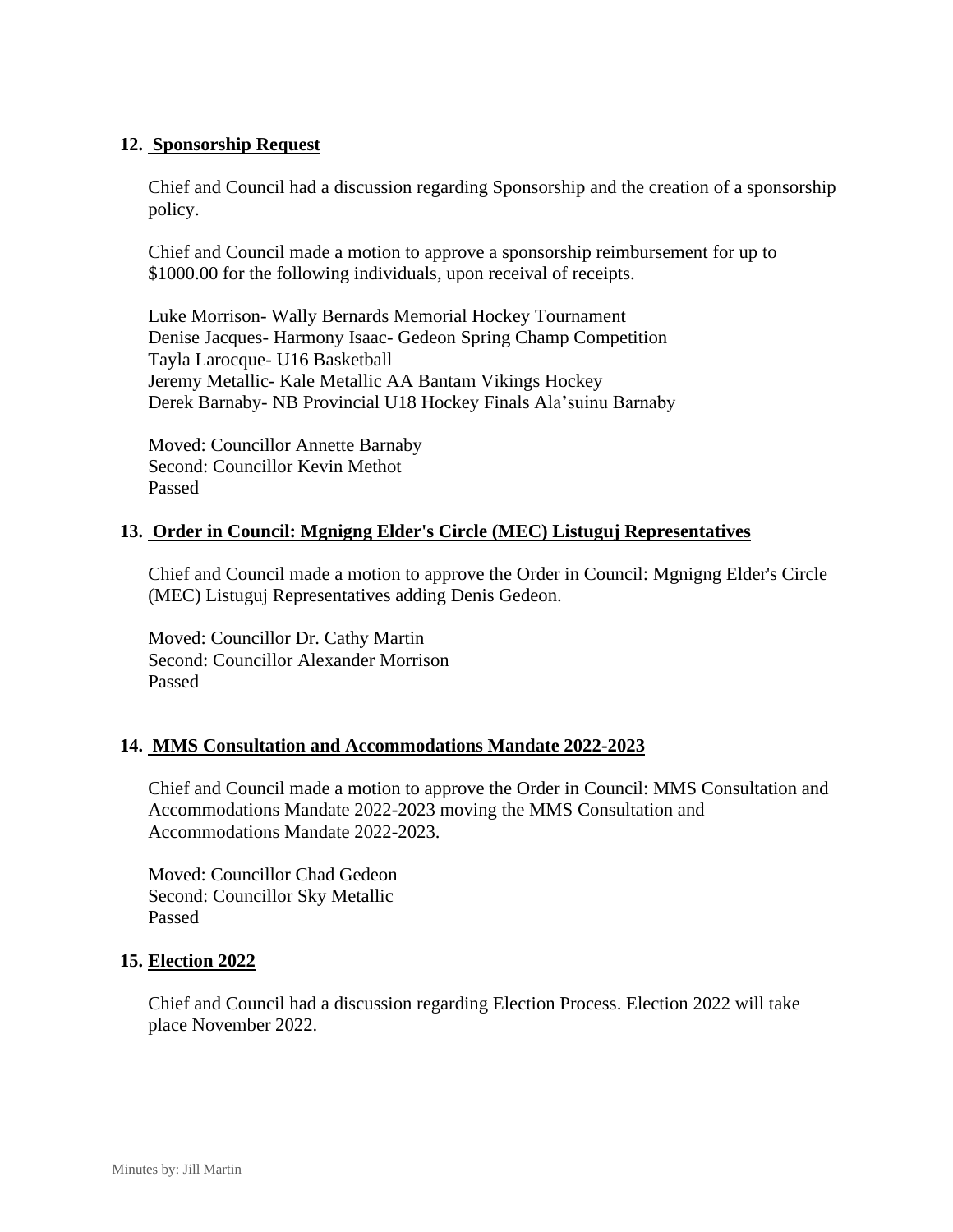# **16. Tribal Council Funding Letter**

Chief and Council made a motion to allow Chief Gray to sign the Tribal Council Funding Letter of Support for MMS to submit funding application.

Moved: Councillor Annette Barnaby Second: Councillor Chad Gedeon Passed

## **17. Chief and Council Updates**

#### *Councillor Ali Barnaby*

- Hydro Quebec Update
- Update on meeting with New Brunswick (Enhancement, Watershed, Consultations, Relations, structure of NB)
- Fisheries Consultation Update
- Reports
- Working Group NB Forestry

## *Councillor Sky Metallic*

- Update on Consultations and Accommodations file
- MFFP and Forestry Team Meeting Update
- Fisheries File Update
- Executive Oversight Committee Meeting Update
- Marc Miller Announcement Update
- Hydro Quebec Update
- New Brunswick Salmon Update

## *Councillor Chad Gedeon*

- Mi'gmaw Language books to Pabineau First Nation
- Turtle Lodge Update
- Healing Ground Updates
- MMS file Update
- Training for Mental Health, Addictions, Land of Healing

#### *Councillor Alexander Morrison*

- Forestry Negotiations Update (Territory Map)
- Negotiations Update